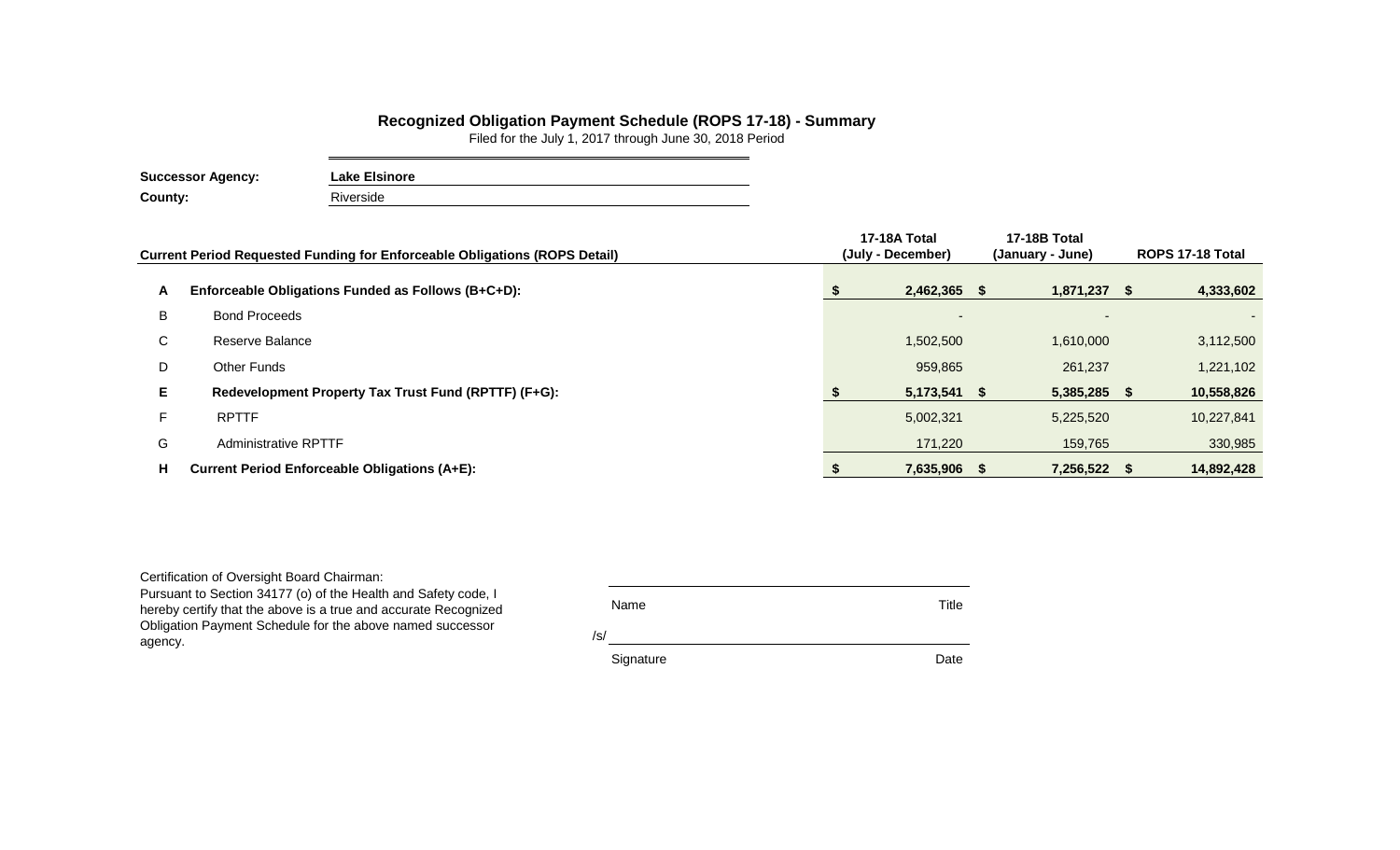|                 |                                                                                                                                           |                                                            |                        |                                       |                                          |                                                                                                                                                                                                                                                                                                                                                                                                                                                                                                                                                                                                            |                       | Lake Elsinore Recognized Obligation Payment Schedule (ROPS 17-18) - ROPS Detail |                     |                                                    |                      |                                     |                          |                         |                                 |                    |                                                            |                         |                    |             |        |                    |
|-----------------|-------------------------------------------------------------------------------------------------------------------------------------------|------------------------------------------------------------|------------------------|---------------------------------------|------------------------------------------|------------------------------------------------------------------------------------------------------------------------------------------------------------------------------------------------------------------------------------------------------------------------------------------------------------------------------------------------------------------------------------------------------------------------------------------------------------------------------------------------------------------------------------------------------------------------------------------------------------|-----------------------|---------------------------------------------------------------------------------|---------------------|----------------------------------------------------|----------------------|-------------------------------------|--------------------------|-------------------------|---------------------------------|--------------------|------------------------------------------------------------|-------------------------|--------------------|-------------|--------|--------------------|
|                 | July 1, 2017 through June 30, 2018<br>(Report Amounts in Whole Dollars)                                                                   |                                                            |                        |                                       |                                          |                                                                                                                                                                                                                                                                                                                                                                                                                                                                                                                                                                                                            |                       |                                                                                 |                     |                                                    |                      |                                     |                          |                         |                                 |                    |                                                            |                         |                    |             |        |                    |
|                 |                                                                                                                                           |                                                            |                        |                                       |                                          |                                                                                                                                                                                                                                                                                                                                                                                                                                                                                                                                                                                                            |                       |                                                                                 |                     |                                                    |                      |                                     |                          |                         |                                 |                    |                                                            |                         |                    |             |        |                    |
| A               |                                                                                                                                           | $\mathbf{c}$                                               | D                      | E                                     |                                          | G                                                                                                                                                                                                                                                                                                                                                                                                                                                                                                                                                                                                          |                       |                                                                                 | J                   | K                                                  |                      | M                                   |                          |                         | $\circ$                         |                    |                                                            |                         |                    |             | W      |                    |
|                 |                                                                                                                                           |                                                            |                        |                                       |                                          |                                                                                                                                                                                                                                                                                                                                                                                                                                                                                                                                                                                                            |                       |                                                                                 |                     |                                                    |                      |                                     | 17-18A (July - December) |                         |                                 |                    |                                                            | 17-18B (January - June) |                    |             |        |                    |
|                 |                                                                                                                                           |                                                            |                        | Contract/Agreement Contract/Agreement |                                          |                                                                                                                                                                                                                                                                                                                                                                                                                                                                                                                                                                                                            |                       | <b>Total Outstanding</b>                                                        |                     | ROPS 17-18                                         |                      |                                     | <b>Fund Sources</b>      |                         | 17-18A                          |                    |                                                            | <b>Fund Sources</b>     |                    |             | 17-18B |                    |
| Item #          | Project Name/Debt Obligation                                                                                                              | Obligation Type                                            | <b>Execution Date</b>  | <b>Termination Date</b>               | Payee                                    | Description/Project Scope                                                                                                                                                                                                                                                                                                                                                                                                                                                                                                                                                                                  | Project Area          | Debt or Obligation<br>197,353,992                                               | Retired             | Total<br>14,892,428                                | <b>Bond Proceeds</b> | Reserve Balance<br>$$ 1,502,500$ \$ | Other Funds<br>959,865   | RPTTF<br>$5,002,321$ \$ | Admin RPTTF<br>Total<br>171,220 | 7,635,906          | Bond Proceeds Reserve Balance<br>$$ 1,610,000$ $$ 261,237$ | Other Funds             | RPTTF<br>5,225,520 | Admin RPTTF | Total  | 7,256,522          |
|                 | 1 Tax Allocation Revenue Bonds, 2010 Bonds Issued On or Before 2/1/2010<br>2 Tax Allocation Revenue Bonds, 2010 Bonds Issued On or Before |                                                            | 5/1/2010               | 9/1/2033<br>/1/2025                   | Wilmington Trust<br>Vilmington Trust     | Bond issue to fund housing & non-<br>Bond issue to fund housing projects                                                                                                                                                                                                                                                                                                                                                                                                                                                                                                                                   | <b>IAI</b><br>Housing | 20,730,631<br>8,436,813                                                         | N<br>N              | 1,163,444<br>$\overline{\phantom{a}}$<br>1,260,019 |                      | 175,000<br>322,500                  |                          | 493,316<br>467,750      |                                 | 668,316<br>790,250 |                                                            |                         | 495.128<br>469,76  |             |        | 495,128<br>469,769 |
|                 | Series B<br>3 Tax Allocation Revenue Bonds, 2010 Bonds Issued On or Before                                                                | 12/31/10                                                   | 11/1/2010              | 9/1/2030                              | Wilmington Trust                         | Bond issue to fund non-housing                                                                                                                                                                                                                                                                                                                                                                                                                                                                                                                                                                             | Project Area I & II   | 31,076,749                                                                      | N                   | \$2.856.44                                         |                      | 635,000                             |                          | 1,110,248               |                                 | 1,745,248          |                                                            |                         | 1.111.19           |             |        | 1,111,198          |
|                 | Series C<br>6 Fiscal Agent Fees                                                                                                           | 12/31/10<br>Fees                                           | 2/1/2010               | 9/1/2038                              | Union Bank, N.A.                         | Annual fiscal agent fees for bonds                                                                                                                                                                                                                                                                                                                                                                                                                                                                                                                                                                         | All                   |                                                                                 |                     |                                                    |                      |                                     |                          |                         |                                 |                    |                                                            |                         |                    |             |        |                    |
|                 |                                                                                                                                           |                                                            |                        |                                       |                                          | sues                                                                                                                                                                                                                                                                                                                                                                                                                                                                                                                                                                                                       |                       |                                                                                 |                     |                                                    |                      |                                     |                          |                         |                                 |                    |                                                            |                         |                    |             |        |                    |
|                 | 10 Oakgroves DDA<br>12 Summerly DDA                                                                                                       | <b>OPA/DDA/Construction</b><br><b>OPA/DDA/Construction</b> | 3/12/1993<br>3/11/2011 | 1/30/2016<br>9/8/2038                 | Oak Grove Equities                       | Oak Grove Equities Property tax revenue reimbursement Project II<br>McMillin Summerly LLC and DDA pledges a portion of property tax Project II and III<br>Civic Partners-Elsinore LLC revenues through 2038. Total<br>outstanding debt or obligation is<br>stimated based on projections of tax<br>revenue growth at 2% per annum. If<br>property values and corresponding<br>revenues grow at a higher or lower rate<br>than 2% per annum, the total obligation<br>will similarly increase or decreased.<br>DDA pledges a portion of tax increment<br>for so long as the Agency receives tax<br>increment |                       | 29,529,485                                                                      | N                   | \$2,136,062                                        |                      |                                     |                          | 473,218                 |                                 | 473,218            | 1.100,000                                                  |                         | 562,844            |             |        | 1,662,844          |
|                 | 13 Summerly DDA Extraordinary<br>nfrastructure Fund                                                                                       | <b>OPA/DDA/Construction</b>                                | 3/11/2011              | 9/8/2038                              | Mc Millin Summerly LLC                   | DDA pledges a portion of property tax Project II and III<br>evenues through 2038. Total<br>outstanding debt or obligation is<br>stimated based on projections of tax<br>revenue growth at 2% per annum. If<br>property values and corresponding<br>evenues grow at a higher or lower rate<br>than 2% per annum, the total obligation<br>will similarly increase or decreased.<br>DDA pledges a portion of tax increment<br>for so long as the Agency receives tax<br>increment                                                                                                                             |                       | 7,467,288                                                                       | N                   | 378,582<br>S                                       |                      | 5,000                               |                          | 77,496                  |                                 | 82,496             | 200,000                                                    |                         | 96,086             |             |        | 296,086            |
|                 | 18 City Reimbursement LERA                                                                                                                | Bonds Issued After 12/31/10 7/1/2000                       |                        | 2/1/2032                              | City of Lake Elsinore                    | City Reimbursement LERA - Debt<br>Service                                                                                                                                                                                                                                                                                                                                                                                                                                                                                                                                                                  | <b>AI</b>             | 16,937,000                                                                      | N                   | \$ 1,441,700                                       |                      |                                     |                          | 565,850                 |                                 | 565,850            | 310,000                                                    |                         | 565,850            |             |        | 875,850            |
|                 | 19 Housing Fund Loan<br><b>Jousing Fund Loar</b>                                                                                          | SERAF/ERAF<br><b>ird-Party Loans</b>                       | 5/1/2010<br>2/1/1995   | 9/8/2038                              | <b>Housing Fund</b>                      | Repayment of SERAF<br>ayments on principal and interest on                                                                                                                                                                                                                                                                                                                                                                                                                                                                                                                                                 | All                   | 2,395,746<br>26,699,792                                                         | $N$ \$              | 331,958                                            |                      |                                     |                          | 331,958                 |                                 | 331,958            |                                                            |                         |                    |             |        |                    |
|                 |                                                                                                                                           |                                                            |                        |                                       | ousina Fund                              | loan of bond proceeds from the<br>housing fund. Payments made in any<br>aiven fiscal vear are calculated and<br>lisbursed based on available propert<br>tax revenue funds after deductions for<br>payment of all other debts and<br>obligations of the Agency.                                                                                                                                                                                                                                                                                                                                             |                       |                                                                                 |                     |                                                    |                      |                                     |                          |                         |                                 |                    |                                                            |                         |                    |             |        |                    |
|                 | 22 Legal Services                                                                                                                         | Fees                                                       | 9/27/2005              | 6/30/2015                             |                                          | Leibold McClendon & Mann Legal services for projects, bonds &   All<br>DDA/Stadium Agreement compliance.                                                                                                                                                                                                                                                                                                                                                                                                                                                                                                   |                       | 120,000                                                                         | N                   | 120,000<br>$\mathbf{s}$                            |                      |                                     |                          | 60,000                  |                                 | 60,000             |                                                            |                         | 60,000             |             |        | 60,000             |
|                 | 23 Consultant Fees                                                                                                                        | Fees                                                       | 10/23/2007             | 9/8/2038                              | HdL Coren & Cone                         | Tax Projections for bond & DDA<br>compliance                                                                                                                                                                                                                                                                                                                                                                                                                                                                                                                                                               | All                   | 16,280                                                                          | N                   | 16,280                                             |                      |                                     |                          | 8.140                   |                                 | 8,140              |                                                            |                         | 8.140              |             |        | 8,140              |
|                 | 28 Estimated Admin Cost                                                                                                                   | <b>Admin Costs</b>                                         | 2/1/2012               | 9/8/2038                              | City of Lake Elsinore                    | City Staff Support/other admin<br>eimbursement                                                                                                                                                                                                                                                                                                                                                                                                                                                                                                                                                             |                       | 5,748,175                                                                       | N                   | 330,985                                            |                      |                                     |                          |                         | $171,220$ \$                    | 171,220            |                                                            |                         |                    | 159,765 \$  |        | 159,765            |
|                 | 29 Stadium License Agreement                                                                                                              | Miscellaneous                                              | 3/15/2001              | 12/31/2026                            | Lake Elsinore Storm, LP                  | License to use stadium for baseball<br>mes                                                                                                                                                                                                                                                                                                                                                                                                                                                                                                                                                                 | Project III           | 5,393,782                                                                       | N                   | 516,102<br>$\mathbf{s}$                            |                      |                                     | 254,865                  |                         |                                 | 254,865            |                                                            | 261,237                 |                    |             |        | 261,237            |
|                 | 30 Stadium Maintenance Agreement                                                                                                          | Property Maintenance                                       | 3/15/2001              | 12/31/2026                            | Lake Elsinore Storm, LP                  | Agreement to maintain baseball field<br>and facilities                                                                                                                                                                                                                                                                                                                                                                                                                                                                                                                                                     | Project III           | 2,518,045                                                                       | N                   |                                                    |                      |                                     |                          |                         |                                 |                    |                                                            |                         |                    |             |        |                    |
|                 | 31 Stadium Concession Agreement                                                                                                           | scellaneous                                                | /30/2002               | 12/31/2026                            | Golden State Concessions<br>and Catering | rovision of concessions for baseball<br>ames                                                                                                                                                                                                                                                                                                                                                                                                                                                                                                                                                               | Project III           | 340,000                                                                         | N                   |                                                    |                      |                                     |                          |                         |                                 |                    |                                                            |                         |                    |             |        |                    |
|                 | 32 Stadium Operation and Maintenance Property Maintenance                                                                                 |                                                            | /1/2013                | 9/8/2038                              | Various                                  | Operation and maintenance of the<br>baseball stadium                                                                                                                                                                                                                                                                                                                                                                                                                                                                                                                                                       | Project III           | 27,480,119                                                                      | N                   |                                                    |                      |                                     |                          |                         |                                 |                    |                                                            |                         |                    |             |        |                    |
|                 | 33 Interim Stadium Management Agmt. Miscellaneous                                                                                         |                                                            | 1/1/2013               | 6/30/2018                             | Lake Elsinore Storm, LP                  | Stadium Maintenance and<br>Management                                                                                                                                                                                                                                                                                                                                                                                                                                                                                                                                                                      | Project III           | 2,310,056                                                                       | N                   | \$2,310,056                                        |                      |                                     | 705,000                  | 352,348                 | \$ 1,057,348                    |                    |                                                            |                         | 1,252,708          |             | S.     | 1,252,708          |
|                 | 34 Riverside County Flood Control<br><b>District</b>                                                                                      | Improvement/Infrastructure                                 | 12/26/1989             | /18/2034                              | None                                     | <b>None</b>                                                                                                                                                                                                                                                                                                                                                                                                                                                                                                                                                                                                | Project I and II      |                                                                                 | y                   |                                                    |                      |                                     |                          |                         |                                 |                    |                                                            |                         |                    |             |        |                    |
|                 | 35 Administrative Reimbursement                                                                                                           | <b>RPTTF Shortfall</b>                                     | 2/1/2012               | 9/8/2038                              | City of Lake Elsinore                    | Repayment for City Staff Support/other All                                                                                                                                                                                                                                                                                                                                                                                                                                                                                                                                                                 |                       |                                                                                 | N                   |                                                    |                      |                                     |                          |                         |                                 |                    |                                                            |                         |                    |             |        |                    |
|                 | 38 Contract for Auditing Services                                                                                                         | Fees                                                       | 6/25/2013              | 6/25/2018                             | <b>TRS</b>                               | Bond disclosure compliance                                                                                                                                                                                                                                                                                                                                                                                                                                                                                                                                                                                 |                       |                                                                                 | $\overline{N}$      |                                                    |                      |                                     |                          |                         |                                 |                    |                                                            |                         |                    |             |        |                    |
| 40 <sup>2</sup> | 39 Bond Disclosure Services<br>Property Maintenance                                                                                       | ees<br>roperty Maintenance                                 | 1/28/2015<br>9/13/2009 | 2/15/2038<br>3/30/2014                | Urban Futures<br>Various                 | Bond disclosure compliance<br>aintenance cost on Agency property Project III                                                                                                                                                                                                                                                                                                                                                                                                                                                                                                                               |                       | 101,450<br>20,000                                                               | $\overline{N}$<br>N | 6,650<br>20,000                                    |                      |                                     |                          | 10,000                  |                                 | 10,000             |                                                            |                         | 6,650<br>10,000    |             |        | 6,650<br>10,000    |
|                 |                                                                                                                                           |                                                            |                        |                                       |                                          |                                                                                                                                                                                                                                                                                                                                                                                                                                                                                                                                                                                                            |                       |                                                                                 |                     |                                                    |                      |                                     |                          |                         |                                 |                    |                                                            |                         |                    |             |        |                    |
|                 | 41 Subordinated Tax Allocation<br>Refunding Bonds, Series 2015                                                                            | Bonds Issued After 12/31/10 8/25/2015                      |                        | 9/1/2038                              | Wilmington Trust                         | Bond issue to refund Tax Allocation<br>Revenue Bonds, 2011 Series A and<br>Local Agency Revenue Bonds, 2011<br>Series A                                                                                                                                                                                                                                                                                                                                                                                                                                                                                    |                       | 9.259.531                                                                       | N                   | 1,327,094<br>$\hat{\mathbf{z}}$                    |                      | 365,000                             |                          | 482.197                 |                                 | 847,197            |                                                            |                         | 479.897            |             |        | 479,897            |
|                 | 42 Fiscal Agent Fees                                                                                                                      | Fees                                                       | 8/1/2015               | 9/1/2038                              | <b>Wilmington Trust</b>                  | Annual fiscal agent fees for bonds<br>ssues                                                                                                                                                                                                                                                                                                                                                                                                                                                                                                                                                                | A                     | 114,800                                                                         | N                   | 18,800                                             |                      |                                     |                          | 18,800                  |                                 | 18,800             |                                                            |                         |                    |             |        |                    |
|                 | 43 Housing Authority Admin. Cost                                                                                                          | dmin Costs                                                 | 2/18/2014              | 12/31/2018                            | <b>Lake Elsinore Housing</b>             | <b>Administrative Cost</b>                                                                                                                                                                                                                                                                                                                                                                                                                                                                                                                                                                                 |                       | 600,000                                                                         |                     | 600,000                                            |                      |                                     |                          | 525,000                 |                                 | 525,00             |                                                            |                         | 75,000             |             |        | 75,000             |
|                 | 44 Reconveyance Cost                                                                                                                      | roperty Dispositions                                       | 5/1/2015               | 6/30/2017                             | Various                                  | Appraisals, Title Insurance, Escrow and All<br><b>Closing Cost</b>                                                                                                                                                                                                                                                                                                                                                                                                                                                                                                                                         |                       | 52,250                                                                          | N                   | 52,250                                             |                      |                                     |                          | 20,000                  |                                 | 20,000             |                                                            |                         | 32,250             |             |        | 32,250             |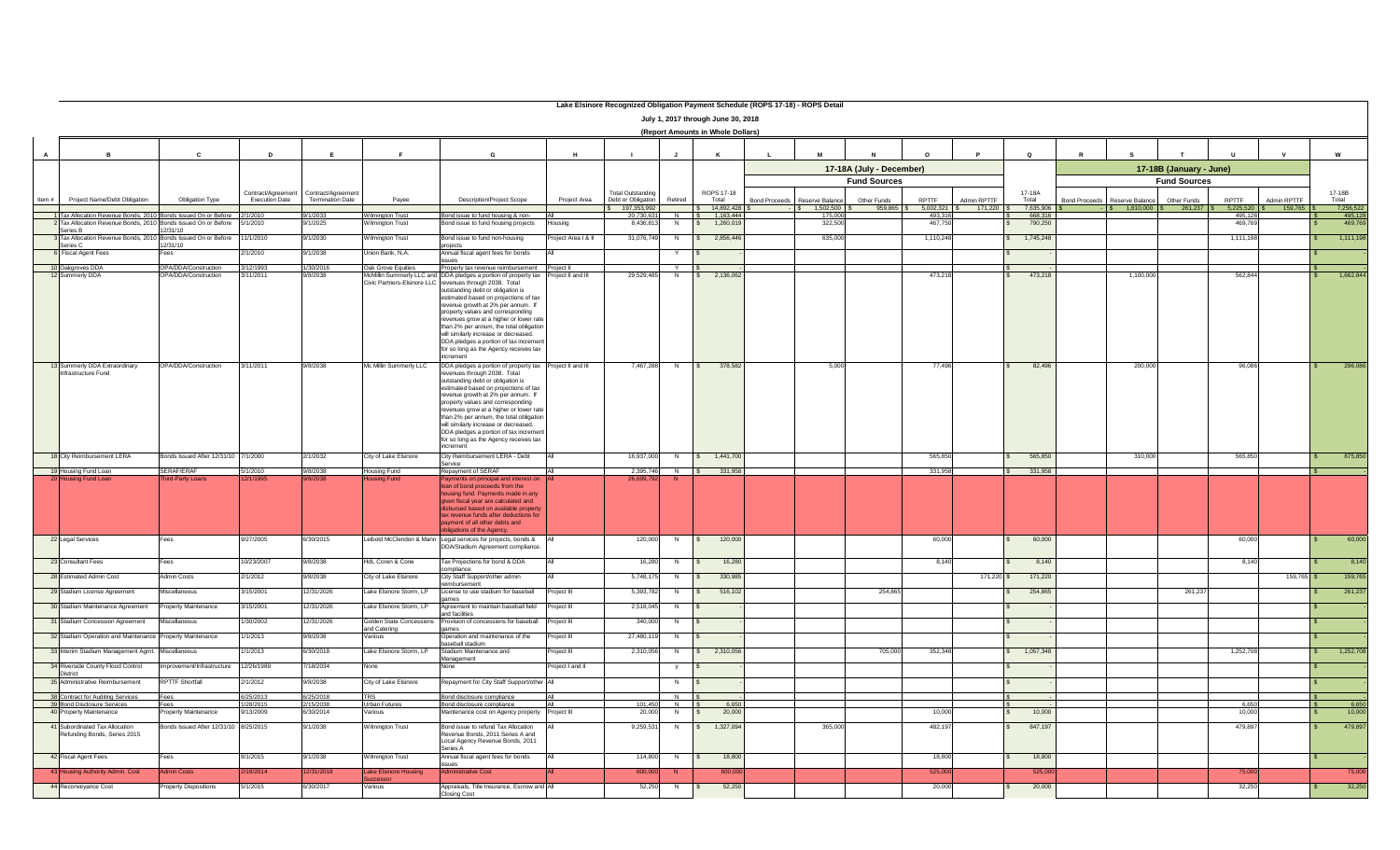|                |                                   |                 |           |                                                                          |         |                                  |              | Lake Elsinore Recognized Obligation Payment Schedule (ROPS 17-18) - ROPS Detail |                    |                                    |                               |   |                          |         |             |                 |                                           |    |                         |        |              |                           |
|----------------|-----------------------------------|-----------------|-----------|--------------------------------------------------------------------------|---------|----------------------------------|--------------|---------------------------------------------------------------------------------|--------------------|------------------------------------|-------------------------------|---|--------------------------|---------|-------------|-----------------|-------------------------------------------|----|-------------------------|--------|--------------|---------------------------|
|                |                                   |                 |           |                                                                          |         |                                  |              |                                                                                 |                    | July 1, 2017 through June 30, 2018 |                               |   |                          |         |             |                 |                                           |    |                         |        |              |                           |
|                | (Report Amounts in Whole Dollars) |                 |           |                                                                          |         |                                  |              |                                                                                 |                    |                                    |                               |   |                          |         |             |                 |                                           |    |                         |        |              |                           |
|                |                                   |                 |           |                                                                          |         |                                  |              |                                                                                 |                    |                                    |                               |   |                          |         |             |                 |                                           |    |                         |        |              |                           |
| $\overline{A}$ | $\overline{B}$                    | $\mathbf{c}$    | D         | E                                                                        | F       | G                                | H            | $\blacksquare$                                                                  | $\mathsf{J}$       | K                                  | $\mathsf{L}$                  | M | $\mathbf N$              | $\circ$ | P           | $\mathbf Q$     | $\mathbb{R}$                              | s. | T                       | $\cup$ | $\mathbf{v}$ | $\boldsymbol{\mathsf{w}}$ |
|                |                                   |                 |           |                                                                          |         |                                  |              |                                                                                 |                    |                                    |                               |   | 17-18A (July - December) |         |             |                 |                                           |    | 17-18B (January - June) |        |              |                           |
|                |                                   |                 |           |                                                                          |         |                                  |              |                                                                                 |                    |                                    |                               |   | <b>Fund Sources</b>      |         |             |                 |                                           |    | <b>Fund Sources</b>     |        |              |                           |
| Item $#$       | Project Name/Debt Obligation      | Obligation Type |           | Contract/Agreement Contract/Agreement<br>Execution Date Termination Date | Payee   | <b>Description/Project Scope</b> | Project Area | <b>Total Outstanding</b><br>Debt or Obligation                                  | Retired            | ROPS 17-18<br>Total                | Bond Proceeds Reserve Balance |   | Other Funds              | RPTTF   | Admin RPTTF | 17-18A<br>Total | Bond Proceeds Reserve Balance Other Funds |    |                         | RPTTF  | Admin RPTTF  | 17-18B<br>Total           |
|                | 45 Arbitrage Fees                 | Fees            | 1/28/2015 | 2/15/2038                                                                | Various | Arbitrage fees for bonds         | All          | 6,000                                                                           | $N$ \$             | 6,000                              |                               |   |                          | 6,000   |             | 6,000           |                                           |    |                         |        |              |                           |
| 46<br>47       |                                   |                 |           |                                                                          |         |                                  |              |                                                                                 | $N$ $S$<br>$N$ s   |                                    |                               |   |                          |         |             |                 |                                           |    |                         |        |              |                           |
| 48             |                                   |                 |           |                                                                          |         |                                  |              |                                                                                 | $N$ $S$            |                                    |                               |   |                          |         |             | $\sim$          |                                           |    |                         |        |              | $\mathbf{s}$              |
| 49             |                                   |                 |           |                                                                          |         |                                  |              |                                                                                 | $N$ \$<br>$N$ $S$  |                                    |                               |   |                          |         |             |                 |                                           |    |                         |        |              |                           |
| 51             |                                   |                 |           |                                                                          |         |                                  |              |                                                                                 | $N$ $\sqrt{S}$     |                                    |                               |   |                          |         |             | $\sim$          |                                           |    |                         |        |              |                           |
| 52<br>53       |                                   |                 |           |                                                                          |         |                                  |              |                                                                                 | $N$ $S$<br>$N$ $S$ |                                    |                               |   |                          |         |             |                 |                                           |    |                         |        |              | - \$                      |
| 54             |                                   |                 |           |                                                                          |         |                                  |              |                                                                                 | $N$ $S$            |                                    |                               |   |                          |         |             |                 |                                           |    |                         |        |              |                           |
| 55             |                                   |                 |           |                                                                          |         |                                  |              |                                                                                 | $N$ \$             |                                    |                               |   |                          |         |             |                 |                                           |    |                         |        |              |                           |
| 56<br>57       |                                   |                 |           |                                                                          |         |                                  |              |                                                                                 | $N$ \$<br>$N$ \$   |                                    |                               |   |                          |         |             |                 |                                           |    |                         |        |              |                           |
| 58             |                                   |                 |           |                                                                          |         |                                  |              |                                                                                 | $N$ $S$            |                                    |                               |   |                          |         |             |                 |                                           |    |                         |        |              | $\mathbf{s}$              |
| 60             |                                   |                 |           |                                                                          |         |                                  |              |                                                                                 | $N$ $S$<br>$N$ $S$ |                                    |                               |   |                          |         |             |                 |                                           |    |                         |        |              | $\hat{\mathbf{x}}$        |
| 61             |                                   |                 |           |                                                                          |         |                                  |              |                                                                                 | $N$ $S$            |                                    |                               |   |                          |         |             |                 |                                           |    |                         |        |              |                           |
| 63             |                                   |                 |           |                                                                          |         |                                  |              |                                                                                 | $N$ \$<br>$N$ \$   |                                    |                               |   |                          |         |             | $\sim$          |                                           |    |                         |        |              | s.                        |
| 64             |                                   |                 |           |                                                                          |         |                                  |              |                                                                                 | $N$ \$             |                                    |                               |   |                          |         |             | $\sim$          |                                           |    |                         |        |              |                           |
| 65<br>66       |                                   |                 |           |                                                                          |         |                                  |              |                                                                                 | $N$ $S$<br>$N$ \$  |                                    |                               |   |                          |         |             |                 |                                           |    |                         |        |              |                           |
| 67             |                                   |                 |           |                                                                          |         |                                  |              |                                                                                 | $N$ \$             |                                    |                               |   |                          |         |             |                 |                                           |    |                         |        |              |                           |
| 68<br>-69      |                                   |                 |           |                                                                          |         |                                  |              |                                                                                 | N<br>$N$ \$        |                                    |                               |   |                          |         |             |                 |                                           |    |                         |        |              |                           |
| 70             |                                   |                 |           |                                                                          |         |                                  |              |                                                                                 | $N$ \$             |                                    |                               |   |                          |         |             |                 |                                           |    |                         |        |              | $\mathbf{s}$              |
| 71             |                                   |                 |           |                                                                          |         |                                  |              |                                                                                 | $N$ $S$<br>$N$ \$  |                                    |                               |   |                          |         |             |                 |                                           |    |                         |        |              | $\hat{\mathbf{x}}$        |
| 72<br>73       |                                   |                 |           |                                                                          |         |                                  |              |                                                                                 | $N$ $S$            |                                    |                               |   |                          |         |             |                 |                                           |    |                         |        |              | $\mathbf{s}$              |
| 74             |                                   |                 |           |                                                                          |         |                                  |              |                                                                                 | $N$ \$             |                                    |                               |   |                          |         |             |                 |                                           |    |                         |        |              |                           |
| 75<br>76       |                                   |                 |           |                                                                          |         |                                  |              |                                                                                 | $N$ \$<br>$N$ $S$  |                                    |                               |   |                          |         |             | $\sim$          |                                           |    |                         |        |              | -S                        |
| 77             |                                   |                 |           |                                                                          |         |                                  |              |                                                                                 | $N$ $S$            |                                    |                               |   |                          |         |             |                 |                                           |    |                         |        |              |                           |
| 78<br>79       |                                   |                 |           |                                                                          |         |                                  |              |                                                                                 | $N$ $S$<br>$N$ $S$ |                                    |                               |   |                          |         |             |                 |                                           |    |                         |        |              | $\epsilon$                |
| 80             |                                   |                 |           |                                                                          |         |                                  |              |                                                                                 | $N$ $S$            |                                    |                               |   |                          |         |             |                 |                                           |    |                         |        |              |                           |
| 81<br>82       |                                   |                 |           |                                                                          |         |                                  |              |                                                                                 | $N$ \$<br>$N$ $S$  |                                    |                               |   |                          |         |             |                 |                                           |    |                         |        |              |                           |
| 83             |                                   |                 |           |                                                                          |         |                                  |              |                                                                                 | $N$ $S$            |                                    |                               |   |                          |         |             |                 |                                           |    |                         |        |              |                           |
| 84<br>85       |                                   |                 |           |                                                                          |         |                                  |              |                                                                                 | $N$ \$<br>$N$ $S$  |                                    |                               |   |                          |         |             |                 |                                           |    |                         |        |              | -S                        |
| 86             |                                   |                 |           |                                                                          |         |                                  |              |                                                                                 | $N$ $\sqrt{S}$     |                                    |                               |   |                          |         |             |                 |                                           |    |                         |        |              |                           |
| 87             |                                   |                 |           |                                                                          |         |                                  |              |                                                                                 | $N$ $S$            |                                    |                               |   |                          |         |             | $\sim$          |                                           |    |                         |        |              |                           |
| 88             |                                   |                 |           |                                                                          |         |                                  |              |                                                                                 | $N$ $S$<br>$N$ \$  |                                    |                               |   |                          |         |             |                 |                                           |    |                         |        |              |                           |
| 90             |                                   |                 |           |                                                                          |         |                                  |              |                                                                                 | $N$ \$             |                                    |                               |   |                          |         |             |                 |                                           |    |                         |        |              |                           |
| 91<br>- 92     |                                   |                 |           |                                                                          |         |                                  |              |                                                                                 | $N$ \$<br>$N$ \$   |                                    |                               |   |                          |         |             |                 |                                           |    |                         |        |              |                           |
| 93             |                                   |                 |           |                                                                          |         |                                  |              |                                                                                 | $N$ $\sqrt{S}$     |                                    |                               |   |                          |         |             |                 |                                           |    |                         |        |              | $\mathbf{s}$              |
| 94<br>95       |                                   |                 |           |                                                                          |         |                                  |              |                                                                                 | $N$ $S$<br>$N$ $S$ |                                    |                               |   |                          |         |             |                 |                                           |    |                         |        |              | S.                        |
|                |                                   |                 |           |                                                                          |         |                                  |              |                                                                                 | $N$ $S$            |                                    |                               |   |                          |         |             |                 |                                           |    |                         |        |              |                           |
| 97             |                                   |                 |           |                                                                          |         |                                  |              |                                                                                 | $N$ \$             |                                    |                               |   |                          |         |             |                 |                                           |    |                         |        |              |                           |
| $\Omega$       |                                   |                 |           |                                                                          |         |                                  |              |                                                                                 | $N$ \$             |                                    |                               |   |                          |         |             |                 |                                           |    |                         |        |              |                           |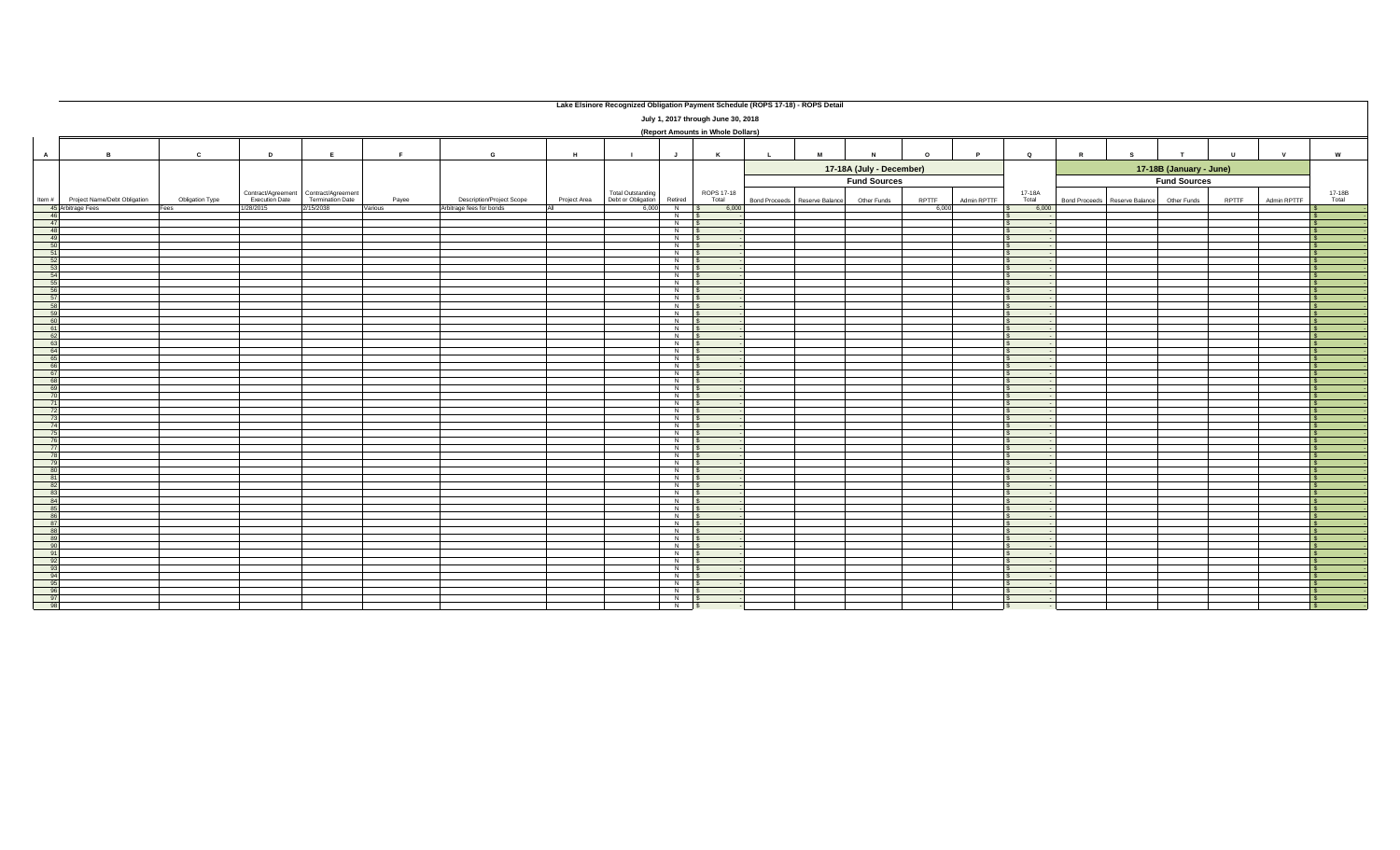|                           | Lake Elsinore Recognized Obligation Payment Schedule (ROPS 17-18) - Report of Cash Balances                                                                                                                          |                                          | (Report Amounts in Whole Dollars)    |                                                                        |                                                                                 |                                    |                           |                 |  |  |  |  |
|---------------------------|----------------------------------------------------------------------------------------------------------------------------------------------------------------------------------------------------------------------|------------------------------------------|--------------------------------------|------------------------------------------------------------------------|---------------------------------------------------------------------------------|------------------------------------|---------------------------|-----------------|--|--|--|--|
|                           | Pursuant to Health and Safety Code section 34177 (I), Redevelopment Property Tax Trust Fund (RPTTF) may be listed as a source of payment on the ROPS, but only to the extent no other funding source is available or |                                          |                                      |                                                                        |                                                                                 |                                    |                           |                 |  |  |  |  |
|                           | when payment from property tax revenues is required by an enforceable obligation. For tips on how to complete the Report of Cash Balances Form, see Cash Balance Tips Sheet.                                         |                                          |                                      |                                                                        |                                                                                 |                                    |                           |                 |  |  |  |  |
| $\boldsymbol{\mathsf{A}}$ | $\mathbf B$                                                                                                                                                                                                          | $\mathbf{c}$<br>F.<br>D<br>Е<br>G<br>н   |                                      |                                                                        |                                                                                 |                                    |                           |                 |  |  |  |  |
|                           |                                                                                                                                                                                                                      |                                          |                                      | <b>Fund Sources</b>                                                    |                                                                                 |                                    |                           |                 |  |  |  |  |
|                           |                                                                                                                                                                                                                      |                                          | <b>Bond Proceeds</b>                 |                                                                        | <b>Reserve Balance</b>                                                          | Other                              | <b>RPTTF</b>              |                 |  |  |  |  |
|                           | <b>Cash Balance Information by ROPS Period</b>                                                                                                                                                                       | Bonds issued on<br>or before<br>12/31/10 | Bonds issued on<br>or after 01/01/11 | Prior ROPS<br>period balances<br>and DDR RPTTF<br>balances<br>retained | Prior ROPS<br><b>RPTTF</b><br>distributed as<br>reserve for future<br>period(s) | Rent,<br>grants,<br>interest, etc. | Non-Admin<br>and<br>Admin | <b>Comments</b> |  |  |  |  |
|                           | ROPS 15-16B Actuals (01/01/16 - 06/30/16)                                                                                                                                                                            |                                          |                                      |                                                                        |                                                                                 |                                    |                           |                 |  |  |  |  |
|                           | 1 Beginning Available Cash Balance (Actual 01/01/16)                                                                                                                                                                 |                                          |                                      |                                                                        |                                                                                 |                                    |                           |                 |  |  |  |  |
|                           | 2 Revenue/Income (Actual 06/30/16)                                                                                                                                                                                   |                                          |                                      | 3,867,926                                                              | 1,240,533                                                                       | 76,762                             | 158,494                   |                 |  |  |  |  |
|                           | RPTTF amounts should tie to the ROPS 15-16B distribution from the<br>County Auditor-Controller during January 2016                                                                                                   |                                          |                                      |                                                                        |                                                                                 |                                    | 5,726,998                 |                 |  |  |  |  |
| $\mathbf{3}$              | Expenditures for ROPS 15-16B Enforceable Obligations (Actual<br>06/30/16)                                                                                                                                            |                                          |                                      |                                                                        |                                                                                 |                                    |                           |                 |  |  |  |  |
|                           |                                                                                                                                                                                                                      |                                          |                                      | 3,646,925                                                              | 702,043                                                                         |                                    | 3,994,728                 |                 |  |  |  |  |
| 4                         | Retention of Available Cash Balance (Actual 06/30/16)<br>RPTTF amount retained should only include the amounts distributed as<br>reserve for future period(s)                                                        |                                          |                                      |                                                                        |                                                                                 |                                    | 1,890,764                 |                 |  |  |  |  |
|                           | 5 ROPS 15-16B RPTTF Balances Remaining                                                                                                                                                                               |                                          |                                      |                                                                        |                                                                                 |                                    |                           |                 |  |  |  |  |
|                           |                                                                                                                                                                                                                      |                                          |                                      | No entry required                                                      |                                                                                 |                                    |                           |                 |  |  |  |  |
| 6                         | <b>Ending Actual Available Cash Balance</b><br>C to G = $(1 + 2 - 3 - 4)$ , H = $(1 + 2 - 3 - 4 - 5)$                                                                                                                |                                          |                                      |                                                                        |                                                                                 |                                    |                           |                 |  |  |  |  |
|                           |                                                                                                                                                                                                                      | \$                                       | \$                                   | $221,001$   \$<br>- \$                                                 | $538,490$   \$                                                                  | $76,762$   \$                      |                           |                 |  |  |  |  |